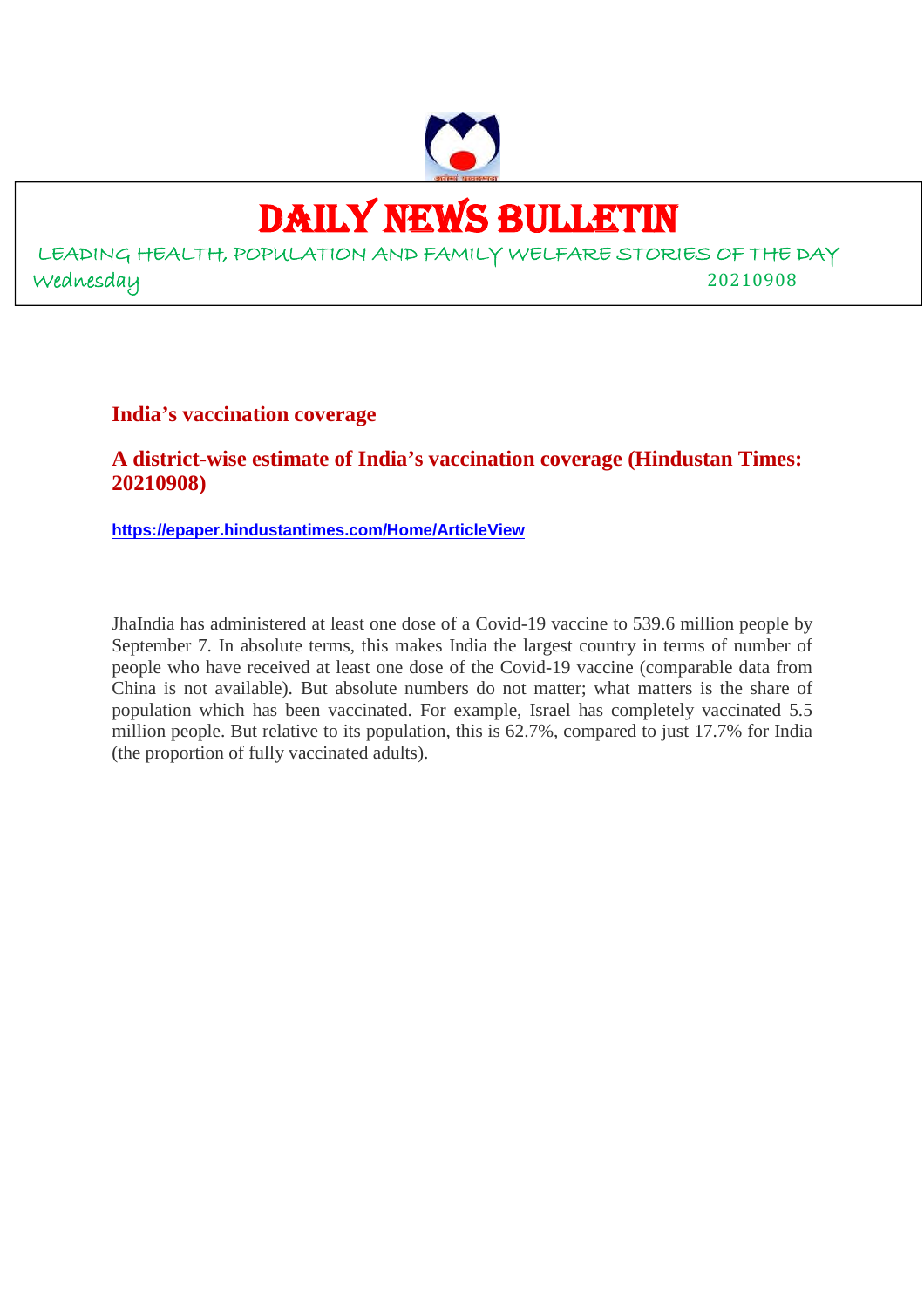## INTERNATIONAL COMPARISON OF INDIA'S VACCINATION COVERA

With most decisions involving non-pharmaceutical interventions to prevent the spread of the pandemic, such as lockdowns, being taken at the local level (not just in states but even districts), it will help to know the share of the adult population that has been vaccinated across districts.

HT has estimated the share of vaccinated population at the national and state level by using the population projections for March 2021 by the National Commission on Population. No such projections exist at the district level. So far, this has been an important handicap in assessing vaccination coverage at the district level.

To be sure, the government is likely to have population data at the granular level, but this is not available in the public domain.

In a two-part series. HT uses a reasonable proxy for population estimates for adults in India by district. The first part will describe how we arrived at these population estimates and summarise the status of inter-district inequality in vaccinations. The second part will track the trajectory of inter-district inequality in vaccinations over time.

Top 10 major countries\* by share of fully vaccinated people & India on September



\*Population greater than 5 million; Source: Our World In Data, Co-WIN dashboard, National Commis

## The next-best estimation for district-wise popul

Covid-19 vaccines are only being administered to people who are 18 or above. This means the database of voters could be a good proxy (in India, the voting age is 18 years).

HT has used the number of electors at the district level in the 2019 general elections available from the Election Commission of India. Data compiled by the Trivedi Centre for Political Data (TCPD) maps assembly constituencies to districts. This can be used to calculate the number of electors in these districts. There are a total of 662 districts in the TCPD database. HT has mapped the 754 districts given in the government's Co-WIN dashboard back to these 662 districts.

Because these are 2019 numbers, adult population for a district th likely to be an underestimate by 3.74% of the projected adult pop at the national level. To be sure, there are differences across state

For instance, the number of electors is more than the projected ad in Andhra Pradesh, Telangana, Karnataka, Odisha, and Tamil Nadu states, the number of electors is lower than projected adult popul However, the estimation error is largely the same across states. M deviation across the 23 states and UTs (Union Territories) for whic are available is -4.05%.

## NUMBER OF ELECTORS AND PROJECTED ADULT POPULATION



# **Best and worst performing districts**

On the basis of the data on electors, the share of adults who had received at least one dose of the vaccine by September 5 was 57.8%. The

share of fully vaccinated adults was 17.6%. As expected, these figures are close to but slightly higher than the estimates - 55.7% with one dose and 17% with both doses - generated using the projected population.

Population projections using electoral roll data show that top five fully vaccinated districts are Kolkata (76.1%), Diu (72%), Leh in Ladakh (71.7%), Gurgaon (64.3%), and Papum Pare in Arunachal Pradesh (59.6%).

The five least fully vaccinated districts are all in Uttar Pradesh: Kanpur Rural

(2.97%), Budaun (4.35%), Kannauj (4.57%), Hardoi (4.67%), and Chit

The best five districts by share of adults given at least one dose a Kolkata (184%), Solan in Himachal (170%), Gurgaon (150%), and Eas (149%). To be sure, these numbers could be bigger than 100% not the adult population might have increased, but also because peop neighbouring districts might be getting their shots here.

The bottom five districts on this metric are Mahbubnagar in Telar Kanpur Rural in Uttar Pradesh (20.02%), Narayanpur in Chhattisga Senapati in Manipur (23.51%) and Kiphire in Nagaland (24.36%).

## DISTRICTS BY SHARE OF VACCINATED POPULATION WITH ONE AND BOTH DOSES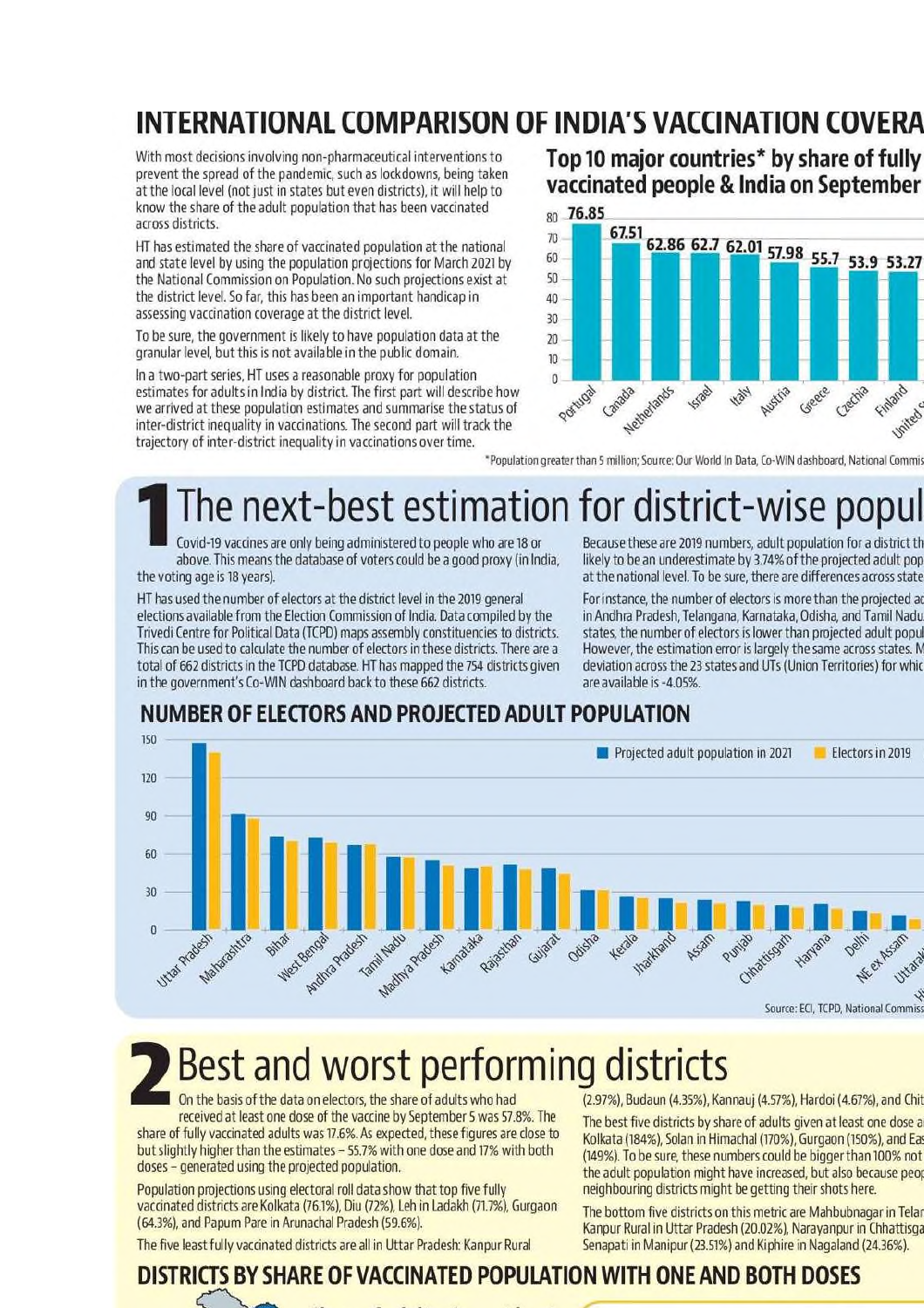#### **Covid-19: Karnataka issues**

## **Covid-19: Karnataka issues advisory against travelling to Kerala(Hindustan Times: 20210908)**

#### https://epaper.hindustantimes.com/Home/ArticleView

The Karnataka government on Tuesday issued an advisory, asking residents of the state to avoid travel to neighbouring Kerala which is currently grappling with a massive surge in Covid-19 infections and a new scare of the resurgence of Nipah virus.

"ln view of the prevailing Covid-19 situation in Kerala, special measures are already in place for arrivals from Kerala. Further, it has been observed that students and employees arriving to Karnataka from Kerala though bringing negative RT-PCR reports are testing Covid-19 positive during repeat test and number of such case are considerably high in Dakshina Kannada and Udupi," according to an order issued by Jawaid Akhtar, the additional chief secretary of the health and family welfare department of Karnataka.

The new orders come hours after Karnataka chief minister Basavaraj Bommai on Tuesday morning said that he has asked for stricter measures to be implemented in borders between the two states.

"At the time of sealing the Kerala border, we had asked for vaccination and testing and will make this stricter," he said.

The new orders are also significant because they come in the wake of the Nipah scare in Kerala. "I have asked our experts to learn everything about Nipah virus, how it spreads and what precautions should be taken and their suggestions. We have already kept an eye on it and will definitely try and do it in a manner to control it," Bommai said.

Karnataka believes that people travelling from Kerala and Maharashtra are the main source of the spread of infections in the state and has turned a blind eye on political events and other large gatherings of people within its own cities and districts.

"Public is advised to defer their plan to visit Kerala till the end of October, 2021, if there is no emergency/urgency with a view to avoid a third wave of Covid-19 in Karnataka in the larger interest of public health," the order states.

"All administrators/principals of the educational/nursing/paramedical institutions are advised to instruct their wards who have not yet returned to Karnataka to defer/postpone their return till the end of October, 2021. Further, they should also advise their wards not to travel to Kerala till the end of October, 2021," the order states.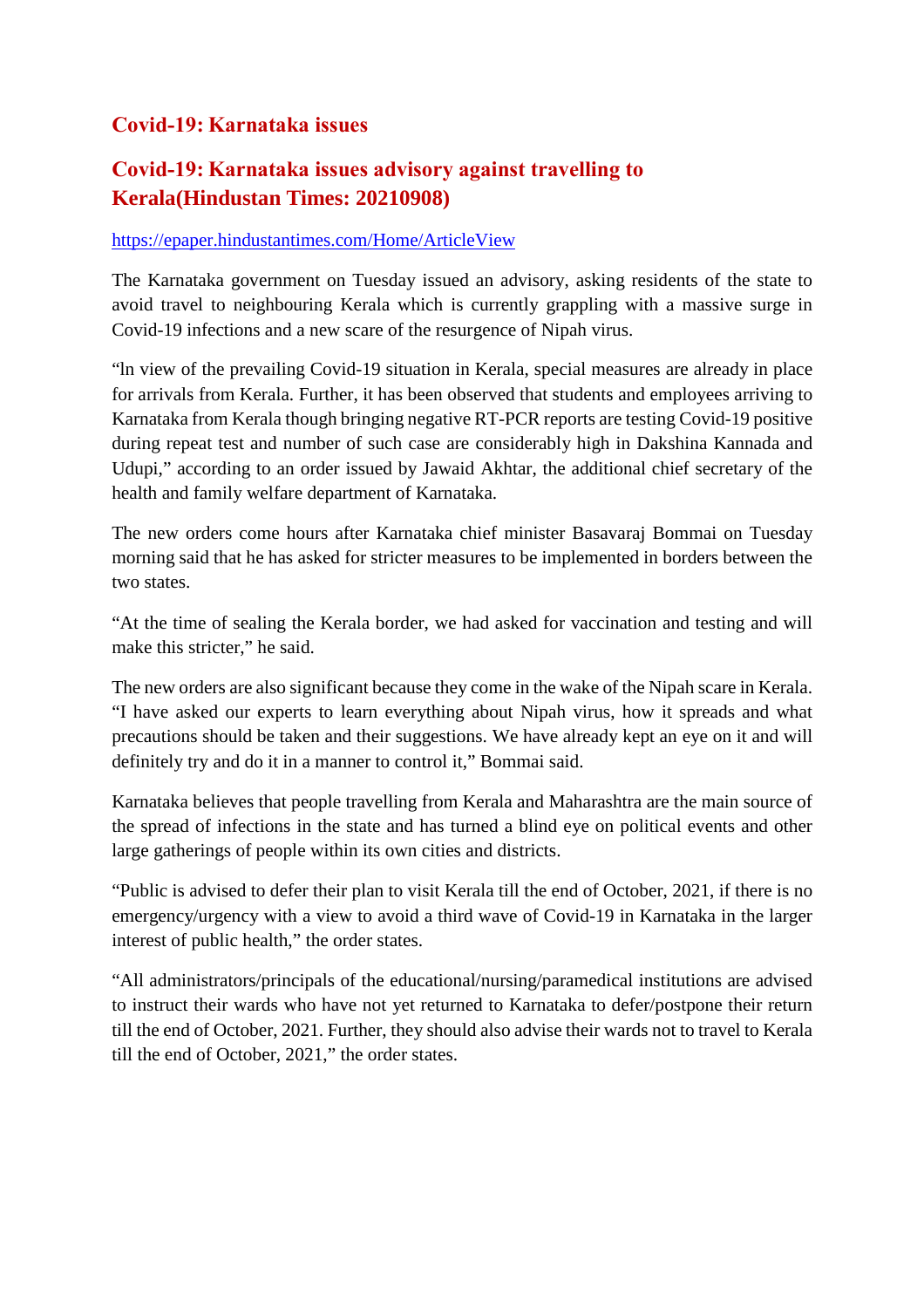## **Contract virus**

#### **Two contract virus in Chandigarh, one fatality (The Tribune: 20210908)**

https://www.tribuneindia.com/news/coronavirus/two-contract-virus-in-chandigarh-onefatality-308268

Two contract virus in Chandigarh, one fatality

Chandigarh: The city on Tuesday reported two fresh cases of Covid-19 and a death. A total of two patients were discharged. — TNS

Mohali: Ten fresh Covid cases were reported from the district during the past 24 hours, taking the tally to 68,647. No new death was reported, while nine patients recovered from the virus. There are now 44 active cases. The death toll stands at 1,060. — TNS

One case, no death in Panchkula dist

Panchkula: One case surfaced in the district during the past 24 hours, taking the tally to 30,693. No fresh death was reported. A 40-year-old man of Sector 19 was found infected. Of the 30,693 positive cases reported so far, 30,303 patients have been cured. There are now 13 active cases. The death toll stands at 377. — TNS

## **Sydney Covid-19 cases**

## **Sydney Covid-19 cases may hit peak next week as Australia steps up vaccine rollout (The Tribune: 20210908)**

https://www.tribuneindia.com/news/coronavirus/sydney-covid-19-cases-may-hit-peak-nextweek-as-australia-steps-up-vaccine-rollout-307459

Australia is trying to contain a third wave of infections that has locked down its two largest cities, Sydney and Melbourne, and its capital Canberra, putting more than half its 25 million population under strict stay-at-home restrictions

Sydney Covid-19 cases may hit peak next week as Australia steps up vaccine rollout

Daily cases in Sydney's worst-affected suburbs are expected to rise to as high as 2,000 until the middle of this month, the modelling showed. Reuters file

Authorities in Australia's New South Wales, the epicentre of the country's biggest coronavirus outbreak, said on Monday daily infections were expected to peak next week, as they look to speed up immunisations ahead of easing restrictions.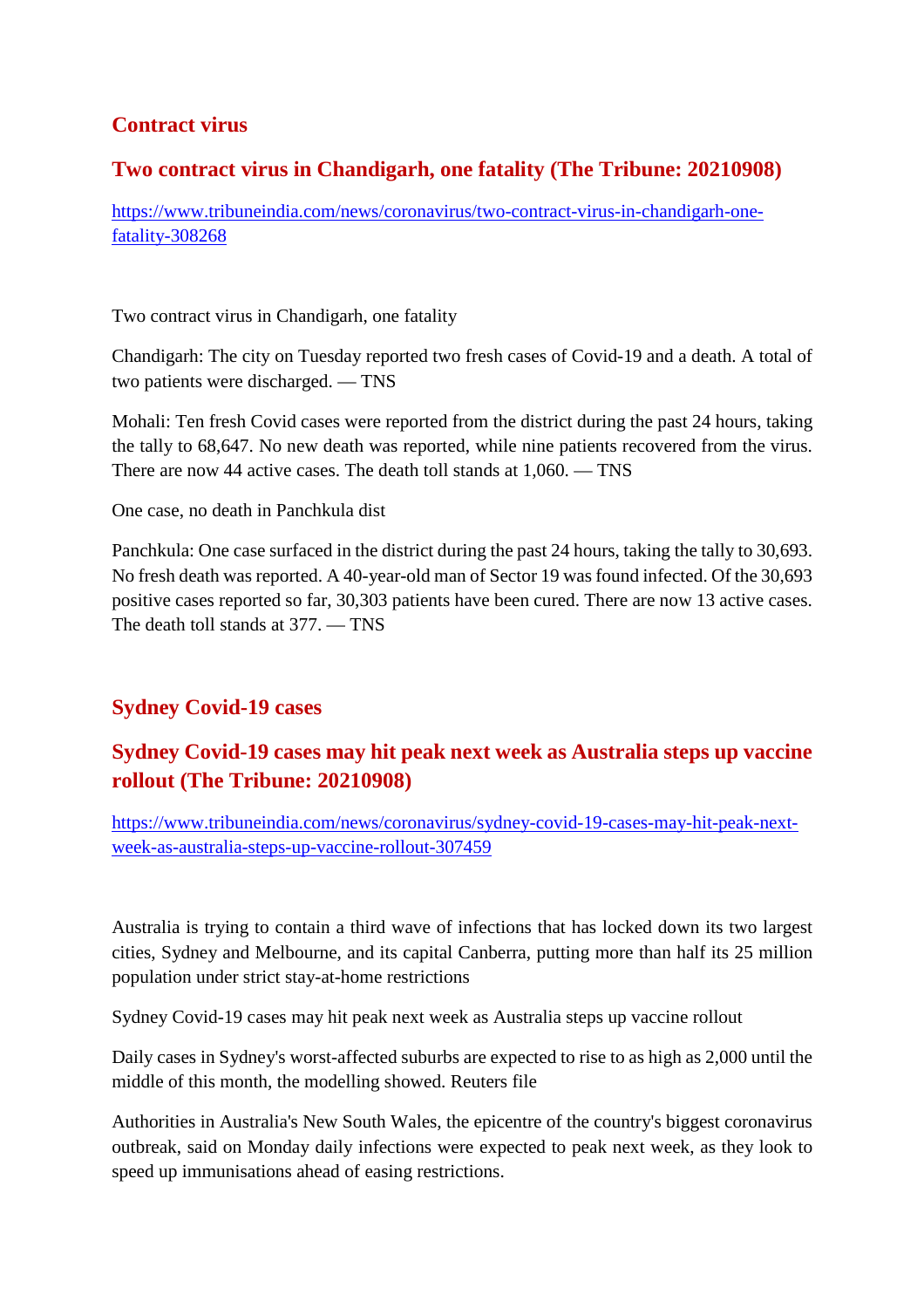Australia is trying to contain a third wave of infections that has locked down its two largest cities, Sydney and Melbourne, and its capital Canberra, putting more than half its 25 million population under strict stay-at-home restrictions.

New South Wales Premier Gladys Berejiklian said the government's modelling revealed the state would require its highest number of intensive care beds in early October, with "additional pressure on the system" in the next few weeks.

Daily cases in Sydney's worst-affected suburbs are expected to rise to as high as 2,000 until the middle of this month, the modelling showed.

"I do want to qualify that to say that modelling depends on a number of things, a number of variables ... if too many of us do the wrong thing, there are too many super-spreading events, we could see those numbers higher," Berejiklian said during a media briefing in Sydney, the state capital.

A total of 1,071 Covid-19 cases are currently in hospitals, with 177 people in intensive care (ICU), 67 of whom require ventilation. Officials have said they had quadrupled ICU beds to about 2,000 in the state early last year to handle the pandemic.

The state detected 1,281 new cases on Monday, most of them in Sydney, down from 1,485 a day earlier. Five new deaths were recorded.

Victoria state, which includes Melbourne, reported 246 new cases on Monday, its biggest daily rise of the year.

Despite the recent outbreaks, Australia's coronavirus numbers have remained relatively low at around 63,000 cases and 1,044 deaths.

#### VACCINE RUSH

Officials are trying to accelerate the vaccine rollout to help minimise deaths and hospitalisations with the government pledging more freedom of movement once 70-80% of the population aged over 16 is vaccinated.

Just over 38% of Australia's adult population has been fully vaccinated, with the country expected to reach 70% by early November based on current rates.

Last week, Australia entered into vaccine swap deals with Britain and Singapore for a total of around 4.5 million doses of the Pfizer-BioNTech vaccine, double this month's supply.

Nearly half a million doses, the first batch of shipments, arrived overnight.

"There will be another set of flights in a couple of days, but we'll pretty much be getting a million of the four million every week over the next four weeks," Lieutenant General John Frewen, head of the vaccination taskforce, told broadcaster ABC.

Under the vaccine swap deals, Australia will return equivalent numbers of Pfizer-BioNTech vaccines to Britain and Singapore later this year.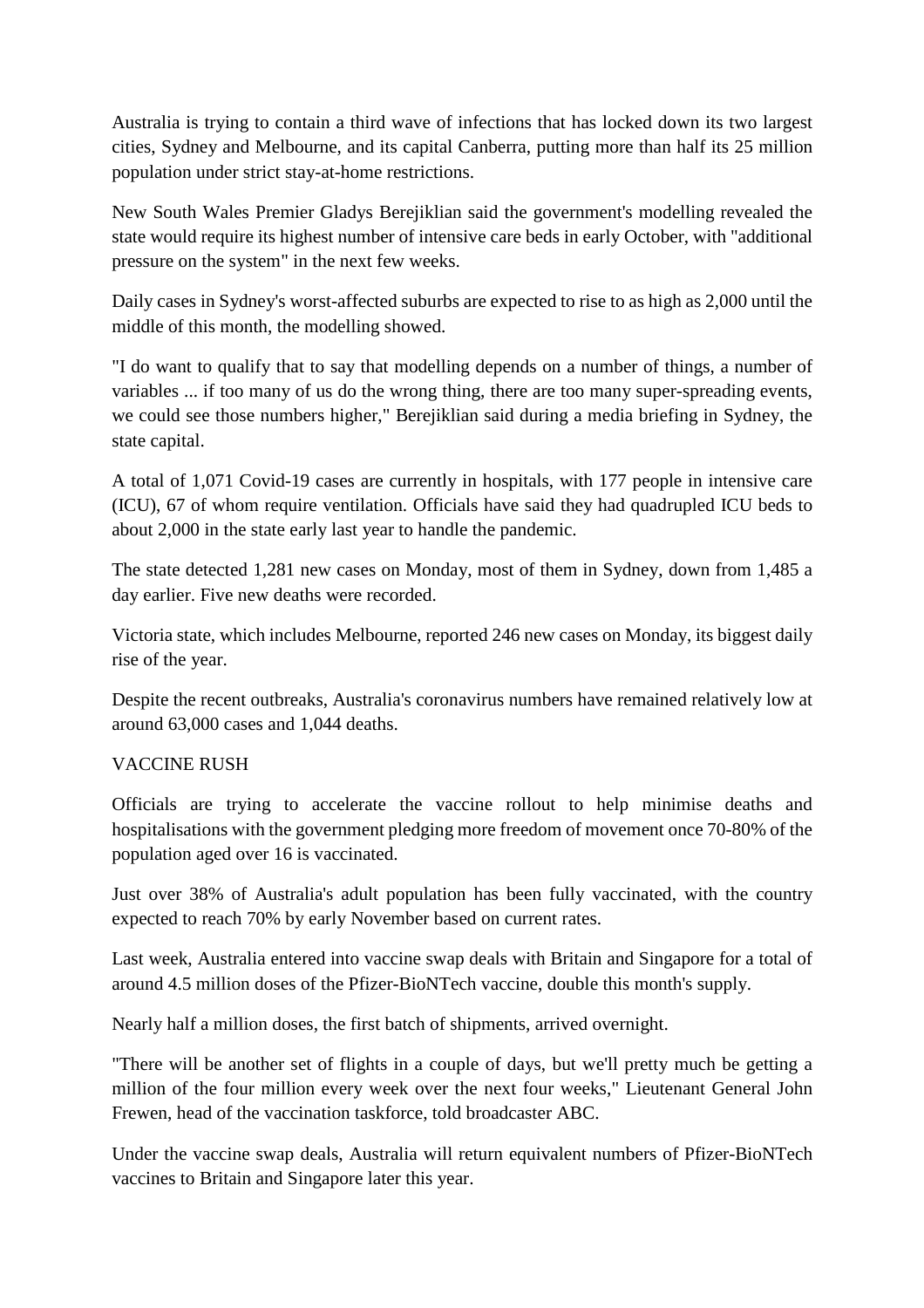Frewen said one million doses of Moderna will also reach Australia in "a week or so", becoming the third vaccine to join the rollout along with Pfizer and AstraZeneca shots. Reuters

#### **Vaccination certificate**

## **No vaccination certificate, RT-PCR checks at Punjab entry points, commuters have free run (The Tribune: 20210908)**

https://www.tribuneindia.com/news/coronavirus/no-vaccination-certificate-rt-pcr-checks-atpunjab-entry-points-commuters-have-free-run-307605

No vaccination certificate, RT-PCR checks at Punjab entry points, commuters have free run

Photo for representational purpose only. File photo

Though it is mandatory for those entering the state to show an RT-PCR negative report or a vaccination certificate, there is reportedly no check on the ground.

The Tribune visited three interstate border entry points, including the biggest at the Shambhu barrier of Haryana, and found no officials checked the required documents to control the movement.

However, the health department claimed that they had screened state-owned buses coming from other states and were conducting rapid antigen tests of travellers who did not have a negative test report or vaccination certificate. Officials said majority of the staff was busy in the vaccination drive and they were not getting enough support from other departments.

In the wake of a dip in Covid-19 cases, health experts said the departments had been complacent and not taking the government's order seriously.

Harpalpur Senior Medical Officer Dr Rishi said: "Our teams visit Shambhu barrier once a day to conduct tests of travellers because the teams are busy with vaccination and testing of government schoolchildren. Besides, we need more support from the administration to screen travellers."

Patiala Civil Surgeon Dr Prince Sodhi said: "I have already directed my officers to hold regular screening at all three checking points. I will re-check with my officers in this regard."

#### **Japan's 'vaccine minister'**

**Japan's 'vaccine minister' Taro Kono favoured for PM(The Tribune: 20210908)**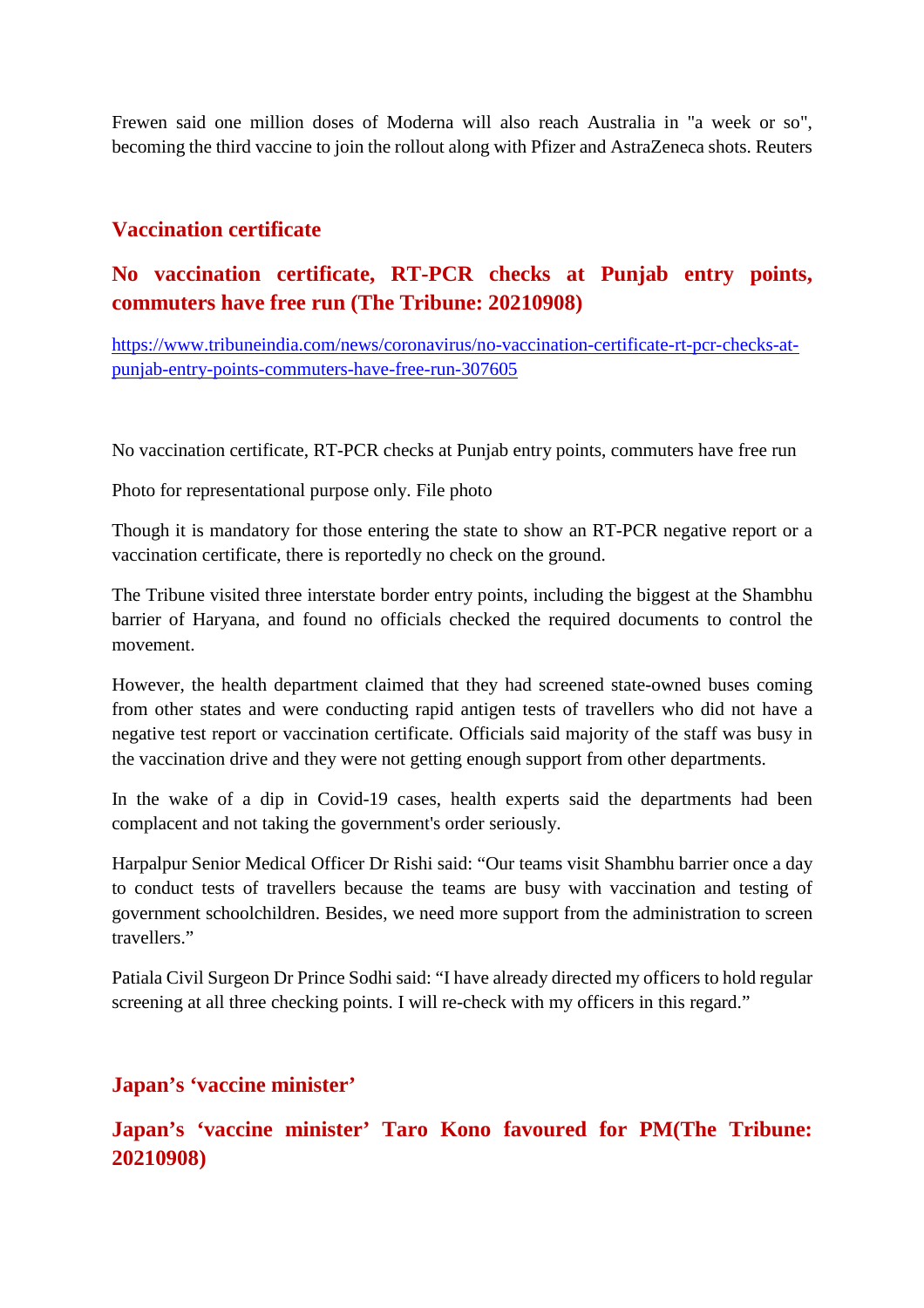https://www.tribuneindia.com/news/coronavirus/japans-vaccine-minister-taro-kono-favouredfor-pm-307257

Japan's minister in charge of Covid-19 vaccinations is seen as the most suitable candidate to become the next prime minister, while a female former Internal Affairs Minister has secured backing for her bid for the top job, media reported on Sunday.

The Kyodo news agency said nearly a third of respondents to a telephone poll it conducted this weekend said the minister in charge of vaccinations, Taro Kono, was most suitable to succeed Suga as premier. Kono has not confirmed his intention to seek the leadership of ruling Liberal Democratic Party (LDP), telling reporters only that he wanted to consult party colleagues before deciding. Kono was named by 31.9 per cent of respondents in the Kyodo poll as the most suitable person to succeed Suga. — Reuters

Covid-19 vaccines fare with Delta variant

Explained: How Covid-19 vaccines fare with Delta variant (The Indian Express: 20210908)

https://indianexpress.com/article/explained/how-vaccines-fare-with-delta-variantcoronavirus-7495317/

Compared to the original strain, Delta is 8 times more likely to infect those vaccinated and 6 times more likely to re-infect those recovered, finds study based on data from India. Yet, vaccines are important, experts stress.

Vaccination at Shahaji Raje Sport Complex, Mumbai. Experts have stressed that the study must not lead people to believe vaccines are not useful. (PTI Photo)

In a possible explanation for the rapid spread of the Delta variant of SARS-CoV2 virus, a study published in the journal Nature has found this particular variant to have a much higher ability to infect, and to evade the immune response gained through previous infections or vaccines.

The Delta variant, or the B.1.617.2 lineage, first discovered in Maharashtra, is dominant not just in India but also in several other countries. According to the World Health Organization, the Delta variant is now present in at least 170 countries.

The Nature study, carried out by an international team of researchers including from several Indian institutions, is based on data collected from India till the end of May. Its results were first reported in June when the pre-print version was made available, before peer review.

What are the key findings?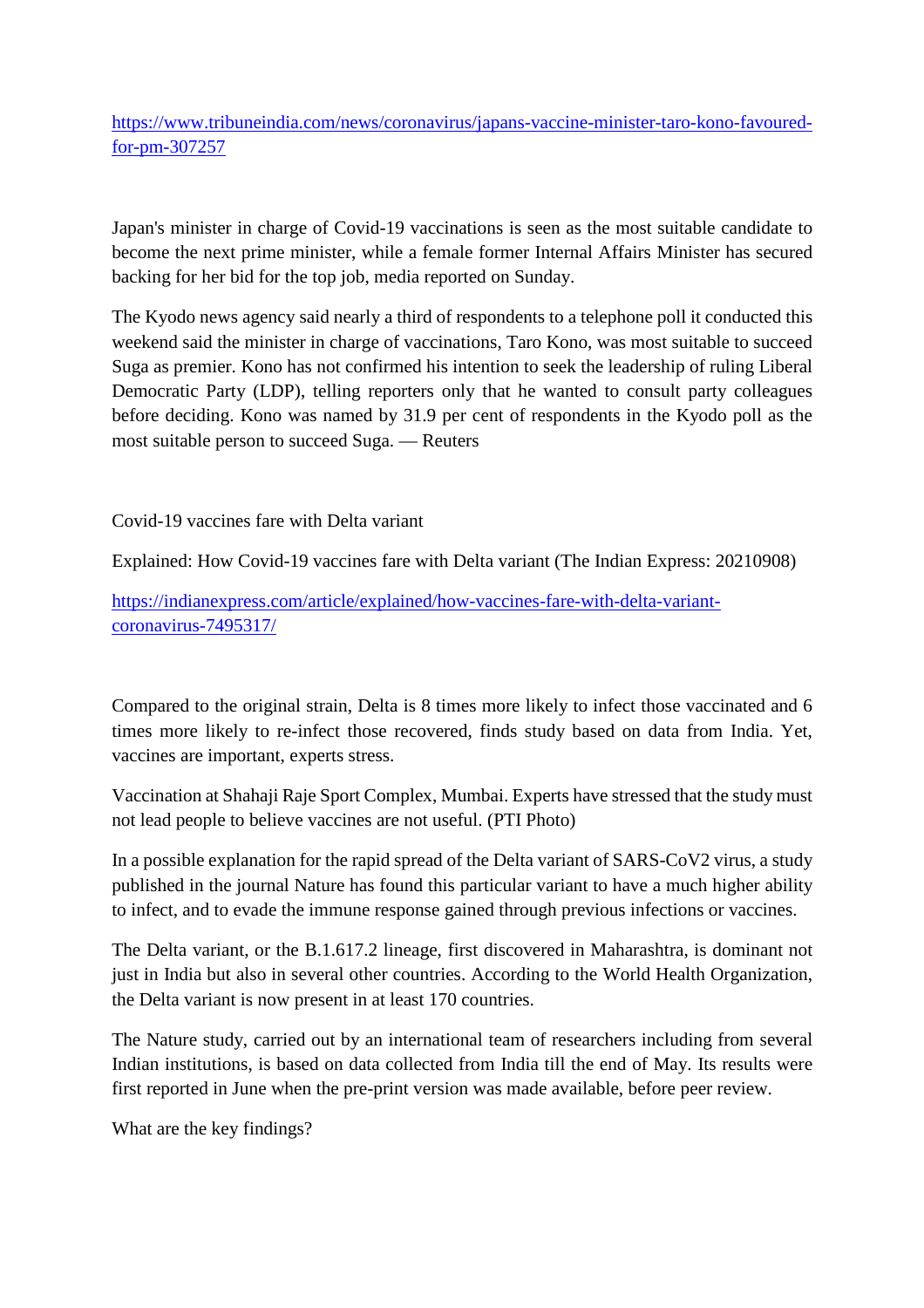The study found that the Delta variant was 6 times less sensitive to serum neutralising antibodies from recovered individuals, and 8 times less sensitive to vaccine-induced antibodies compared to the original Wuhan strain of the virus.

In other words, compared to the original virus, the Delta variant was 8 times more likely to cause breakthrough infections among vaccinated people, and 6 times more likely to re-infect people who have recovered from previous infections. The vaccines considered for the study were those developed by AstraZeneca and Oxford University, and Pfizer and BioNTech.

New research |New research: Comparing antibody levels in Moderna and Pfizer Covid-19 recipients

Additionally, the study reported a higher "replication and spike mediated entry" in the Delta variant, meaning it had a greater ability to infect and multiply within the human body, compared to the B.1.617.1 lineage.

The study also looked at 130 cases of breakthrough infections among fully vaccinated healthcare workers at three Delhi hospitals, and found reduced vaccine effectiveness against the Delta variant.

"The results of the study show that Delta variant does spread faster and reduces protection gained from previous infections or vaccines," said Anurag Agrawal, director of the Delhi-based CSIR-Institute of Genomics and Integrative Biology, and a joint author of the study.

"However, the good news is that vaccination does lead to reduced severity of the disease, and so does previous infection," he said.

What other evidence is available on the effectiveness of vaccines against Delta?

Recently, the World Health Organization cited four studies — two in the United States, one in the UK, and the other one in Qatar — that have presented similar evidence for reduced effectiveness of vaccines against the Delta variant.

The UK study, for example, showed reduced effectiveness of the AstraZeneca vaccine in a period when the Delta variant was the most dominant in the country, compared to when the Alpha variant was dominant there.

Also in Explained |Does the effectiveness of Pfizer, AstraZeneca vaccines against Delta variant reduce over time?

How important are vaccines, then?

Vineeta Bal, an immunologist with the Indian Institute of Science Education and Research (IISER) in Pune, pointed out that the study must not lead people to believe that vaccines were not useful. She pointed out that the Nature study was carried out on in vitro samples, in a laboratory environment.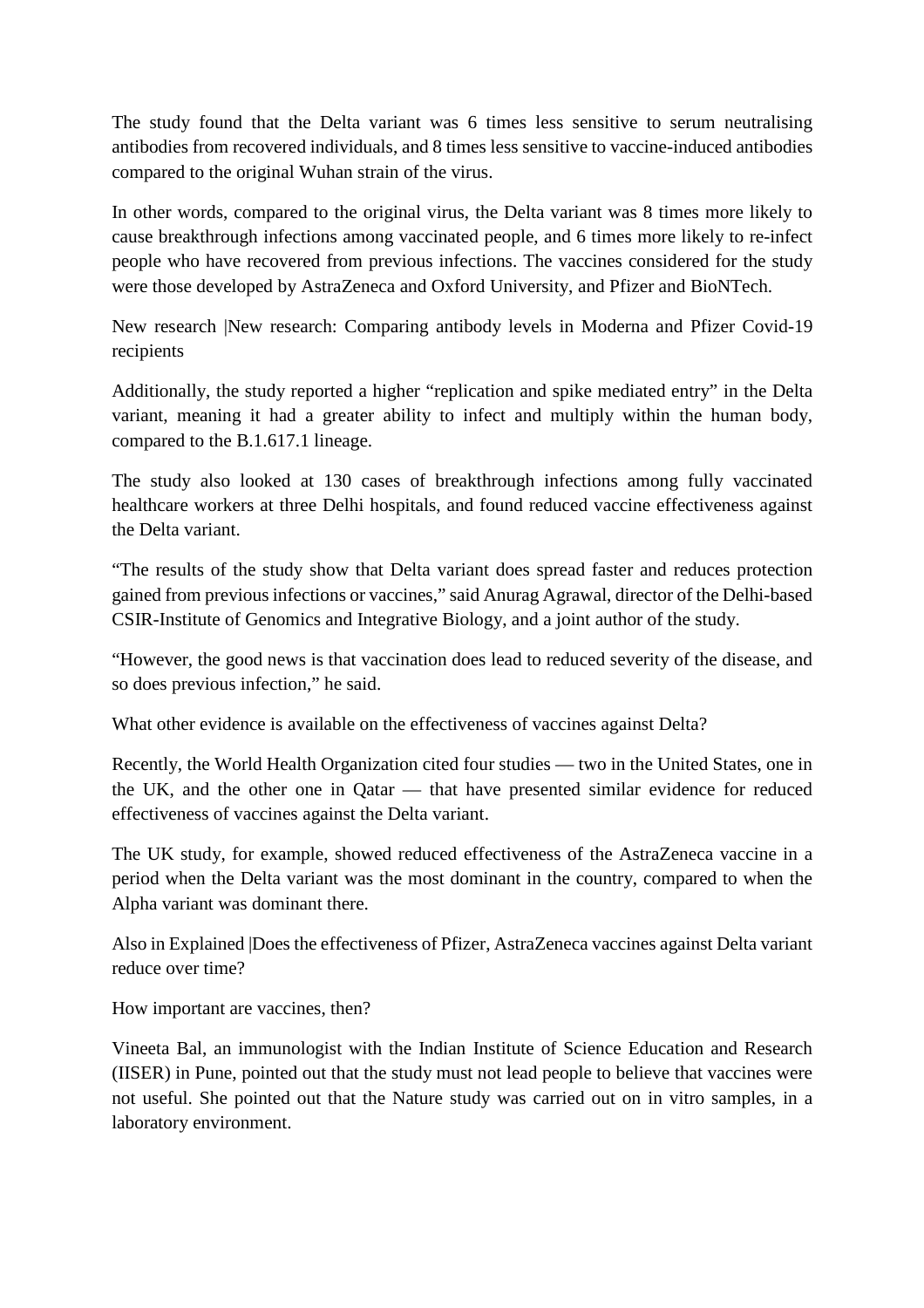"All data emerging from in vitro studies are surrogate evaluations in lieu of what actually happens inside the body. The limitation is that neutralising antibodies (which were tested in the study) do not provide the entire answer. Immune protection is offered by neutralising antibodies as well as the T-cell responses. In vaccinated or previously infected individuals, both antibodies and T-cells contribute to protection. This study does not show data on T-cells, thus leaving a major component of immune response out of consideration," she said.

Bal said the results of the study were not surprising, however.

"Currently, the majority of infections are being caused by Delta variant, and it is no surprise that it is the commonest virus found in re-infection cases or in cases post vaccination," she said.

"No vaccination provides 100% protection. Breakthrough infections are not unusual or unheard of. However, the incidence of severe disease, and hospitalisation would be significantly lower than in the vaccinated groups compared to the unvaccinated, or uninfected, groups," she said.

Anu Raghunathan, a scientist at the National Chemical Laboratory in Pune, said the study simply means that larger amounts of antibodies would be required to block the Delta variant.

"Vaccines are still effective. The Delta variant is just less sensitive to neutralising antibodies. It means that it would require five to eight times more antibodies to elicit the same kind immune response as against the original virus during the first wave to block the Delta variant," she said.

Don't miss |Why Moderna's mRNA candidate brings new hope for an HIV vaccine

What is the way forward in dealing with newer variants?

The original Wuhan virus mutated into the successively more dangerous Alpha, Beta, Kappa and Delta variants. The virus will likely continue to mutate into newer forms. But all mutations need not necessarily mean they are more harmful.

Experts say the only effective way to slow down the emergence of new variants is to reduce the spread of infections through measures like vaccination, or observance of Covid-appropriate behaviour.

"Like this study, there is a critical need for continuous surveillance of the effectiveness of antibody response against new variants, and to keep assessing whether booster vaccine doses are required, or whether vaccines themselves need to be updated. Simultaneously, a genomic surveillance of new variants has to be continued," Raghunathan said.

"This will help us in improving our vaccines and producing newer, more effective ones. In the current context, it is possible that we might require additional booster shots of vaccines. Additionally, we must ensure that when newer and more effective vaccines arrive the market, they are made accessible to everyone at a quick pace," she said.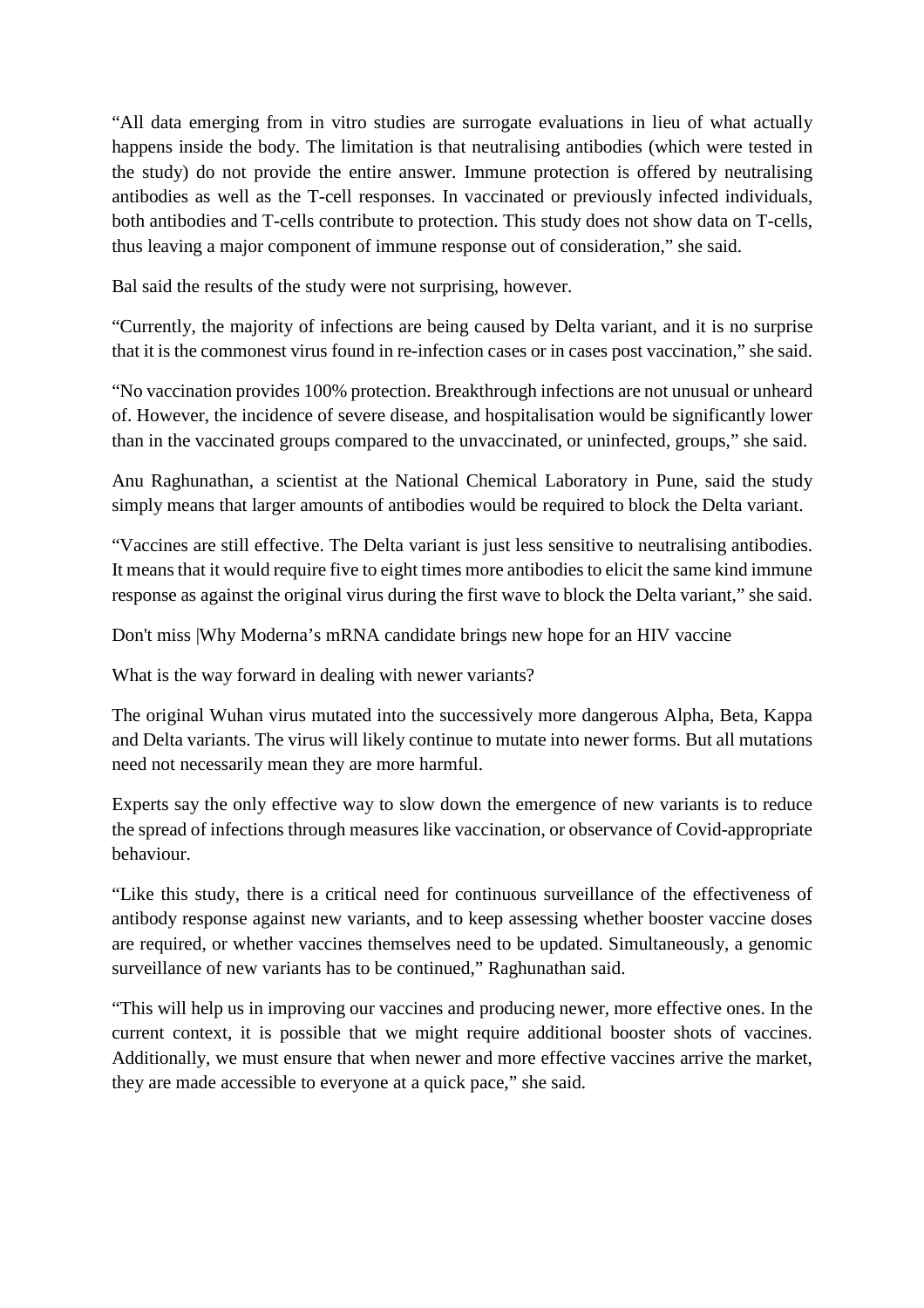#### **Infectious diseases'**

## **Covid pandemic forced us to rethink how air quality is linked with spread of infectious diseases' (The Indian Express: 20210908)**

https://indianexpress.com/article/opinion/columns/covid-pandemic-forced-us-to-rethink-howair-quality-is-linked-with-spread-of-infectious-diseases-7493234/

The Sixth Assessment Report (AR6) of the United Nations (UN) Intergovernmental Panel on Climate Change (IPCC) highlighted that we could surpass 1.5 oC by mid-century due to human influence.

The recent World Health Organisation and Global Burden of Disease report, including the 'Lancet Commission on Pollution and Health' also links air pollution to over 7 million premature deaths globally. (File)

AIR pollution poses a major threat to human health. The recent World Health Organisation and Global Burden of Disease report, including the 'Lancet Commission on Pollution and Health' also links air pollution to over 7 million premature deaths globally.

A recent report also highlights that many of the highly polluted cities over the globe are in India, which raises concern for public health. September 7 is celebrated as 'International Day of Clean Air for Blue skies' to make communities and various stakeholders aware of sustainable action. The theme of 2021 is 'Healthy Air, Healthy Planet', to emphasise air pollution's health effects, particularly during the Covid-19 pandemic.

The pandemic is one of the biggest public health emergencies that also brought focus on environmental protection and the lockdowns provided an opportunity for scientists to examine air pollution, its sources and mechanism of reduction to build evidence-based future policies and suggestions to strengthen the action under the National Clean Air Program. The key observation from the scientific studies include:

There is clear evidence that lockdowns significantly improved air quality

The reduction in air pollution was directly proportional to the urban size and population density

Natural emissions such as forest fire also contributed to the local and regional pollution

Covid also brought the focus on indoor air quality and the need for proper ventilation to restrict the spread of emerging infectious disease threats

Lockdown is not a solution to air pollution or environmental pollution. But, the current pandemic forced us to rethink how air quality, climate are linked with the spread of infectious diseases such as Covid-19.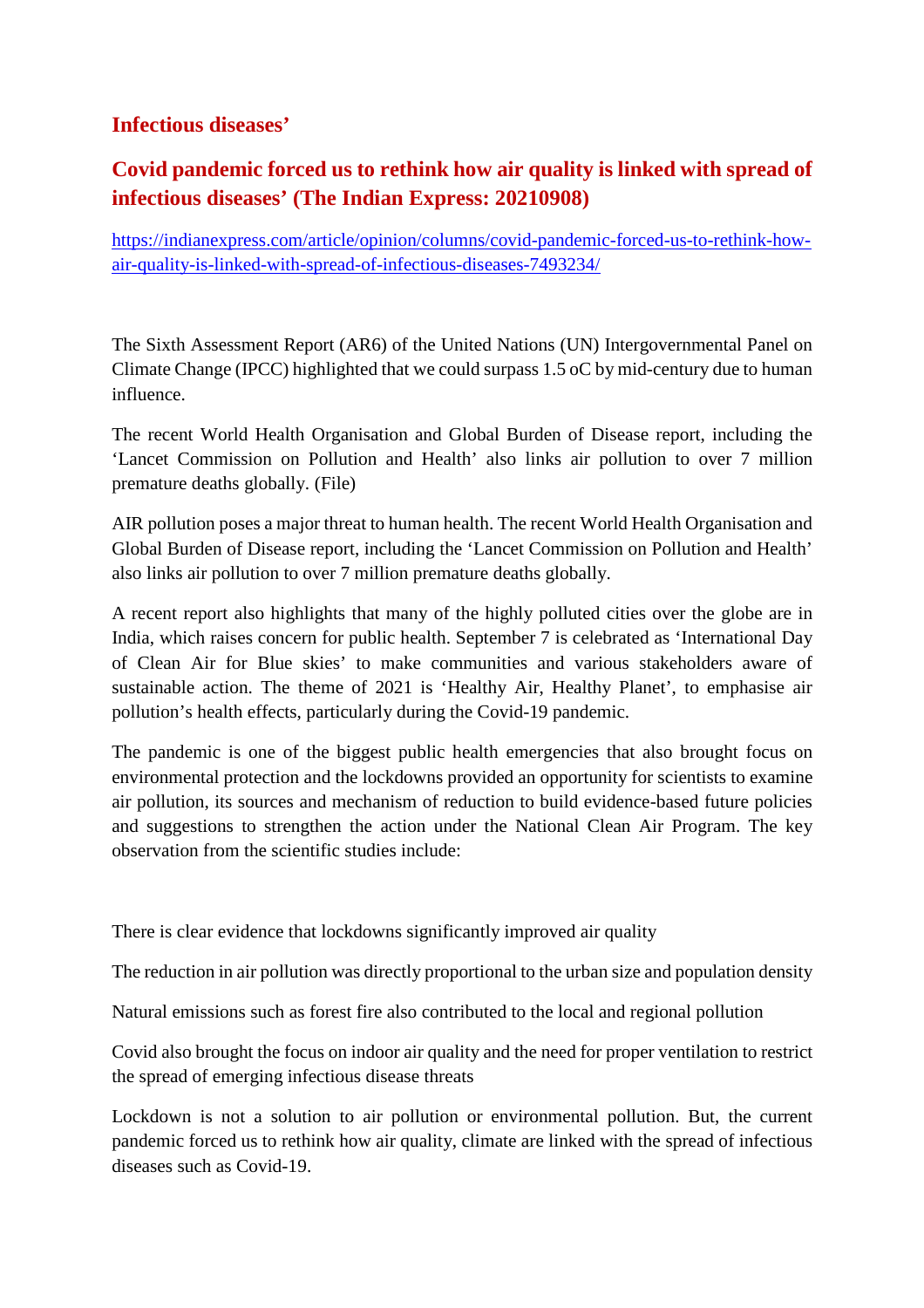The Sixth Assessment Report (AR6) of the United Nations (UN) Intergovernmental Panel on Climate Change (IPCC) highlighted that we could surpass 1.5 oC by mid-century due to human influence.

Both climatic and air pollution impacts will burden the healthcare delivery system, affecting mainly vulnerable and marginalised populations like in the pandemic. There is no apparent epidemiological evidence, but it is established that the route of air pollution exposure and Covid transmission/infection is through the lungs.

If someone has compromised lung function due to air pollution, he/she may be at a higher risk of complications associated with the Covid-19 disease.

We need to exploit existing knowledge for evidence-based policies to develop risk reduction strategies. Furthermore, there is a need to focus on the physical environment, including the population's social and behavioural aspects, to ensure public participation for environmental protection and sustainability.

This will help in ecosystem restoration and reduce the burden of environment-related morbidity and mortality.

#### **Nutrition alert**

## **Nutrition alert: A guide to take care of your preterm baby(The Indian Express: 20210908)**

https://indianexpress.com/article/lifestyle/health/national-nutrition-week-2021-nutritionalguide-for-preemies-premature-babies-breasfeeding-mother-milk-7494577/

In 75 per cent of cases, infections such as diarrhea and pneumonia pose a threat to the lives of newborns, said Dr Vikram Reddy, chief scientific officer, Neolacta Lifesciences

national nutrition week, national nutrition week 2021, premature babies nutrition, indianexpress.com, indianexpress, breastfeeding tips, should premature baby be given water,Here's your ready reckoner for caring for premature baby's nutrition. (Source: Getty Images/Thinkstock)

The theme of the recently-concluded National Nutrition Week 2021 — 'Feeding smart, right from start' — highlighted the importance of nutrition from the very beginning. Hence, to promote health, support growth, and enhance development, it is imperative that infants are breastfed exclusively for the first six months, followed by complementary feeding while continuing to breastfeed till 2 years of age, experts recommend.

This becomes even more essential for premature babies or those born before the completion of 37 weeks of pregnancy and hence, are at high risk of developing complications. In 75 per cent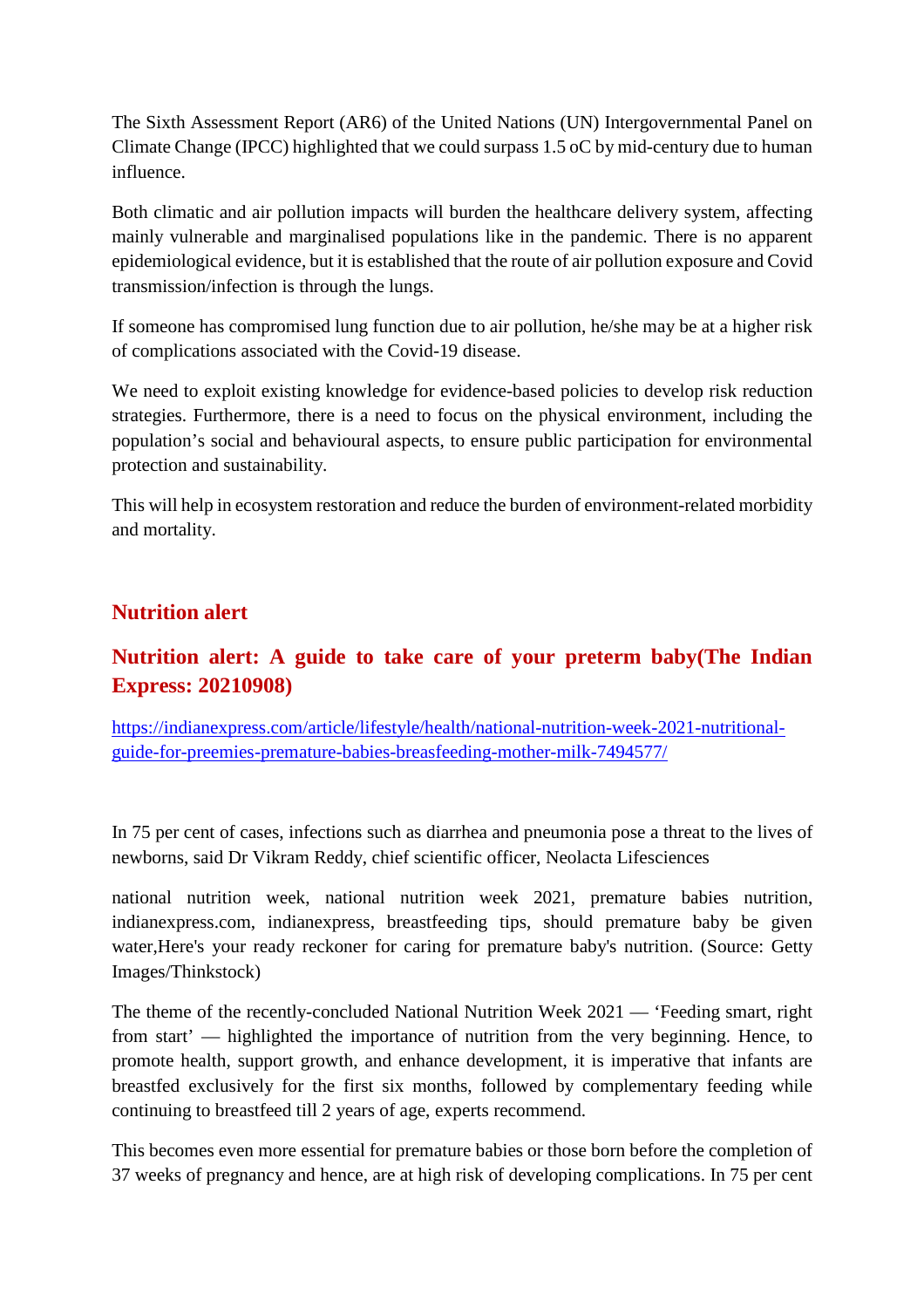of cases, infections such as diarrhea and pneumonia pose a threat to the lives of newborns, said Dr Vikram Reddy, chief scientific officer, Neolacta Lifesciences. Hence, ensuring access to human milk-based nutrition is of prime importance as helps in the optimal growth and development of the baby, he added.

What must be done?

Dr Geetika Gangwani, lactation consultant, emphasised that ensuring availability of 100 per cent breast milk diet is of paramount importance for the survival of the newborn as well as for the optimal development of the brain and other organs.

As per Dr Reddy, human milk provides antibodies and is easily digestible. "It contains all the nutrients that are essential for the overall growth of the baby and support the development of vital organs. It also provides natural immunity to fight infectious diseases and prevent other prematurity-related complications," he explained.

Human milk is vital for ensuring optimal nutrition for all babies

If your baby is not able to feed on your breast, you can express your milk and feed it with a sterilised small spoon. If you are a working woman and you have to stay away from your baby for a long time, then you should store your milk at the proper temperature as prescribed by the doctor so that the baby can continue receiving breastmilk, even in your absence," said Dr Reddy.

breastfeeding mothers, yoga, indianexpress, Newborns should receive breast milk. (Source: Getty Images/Thinkstock)

Pasteurised human milk

If you find it difficult to breastfeed or express sufficient milk for your baby, organisations such as WHO, UNICEF and the Indian Academy of Paediatrics recommend providing the baby, pasteurised human breast milk. Pasteurised human breast milk refers to excess breast milk donated by a healthy mother which undergoes pasteurisation to make it safe for consumption by an infant. Pasteurisation is a process that uses heat to kill any pathogenic microorganism that may be present in the milk without affecting its nutritive value, immune properties, or good bacteria. After pasteurisation, the milk undergoes stringent quality checks to ensure it is safe for a baby, mentioned Dr Reddy.

Avoid cow milk and bovine milk-based formula

Do not give cow/buffalo milk (bovine milk), advised Dr Reddy. Most infant formulas are also derived from cow's milk and may cause overload on the baby's fragile organs such as stomach, intestines, kidneys etc. and bovine milk-derived products smay lead to conditions like allergies, infections etc. Also, since bovine milk is difficult for the baby to digest, it may affect your baby's overall gut health further increasing the risk of complications.

Do not give water or other liquid, even in summer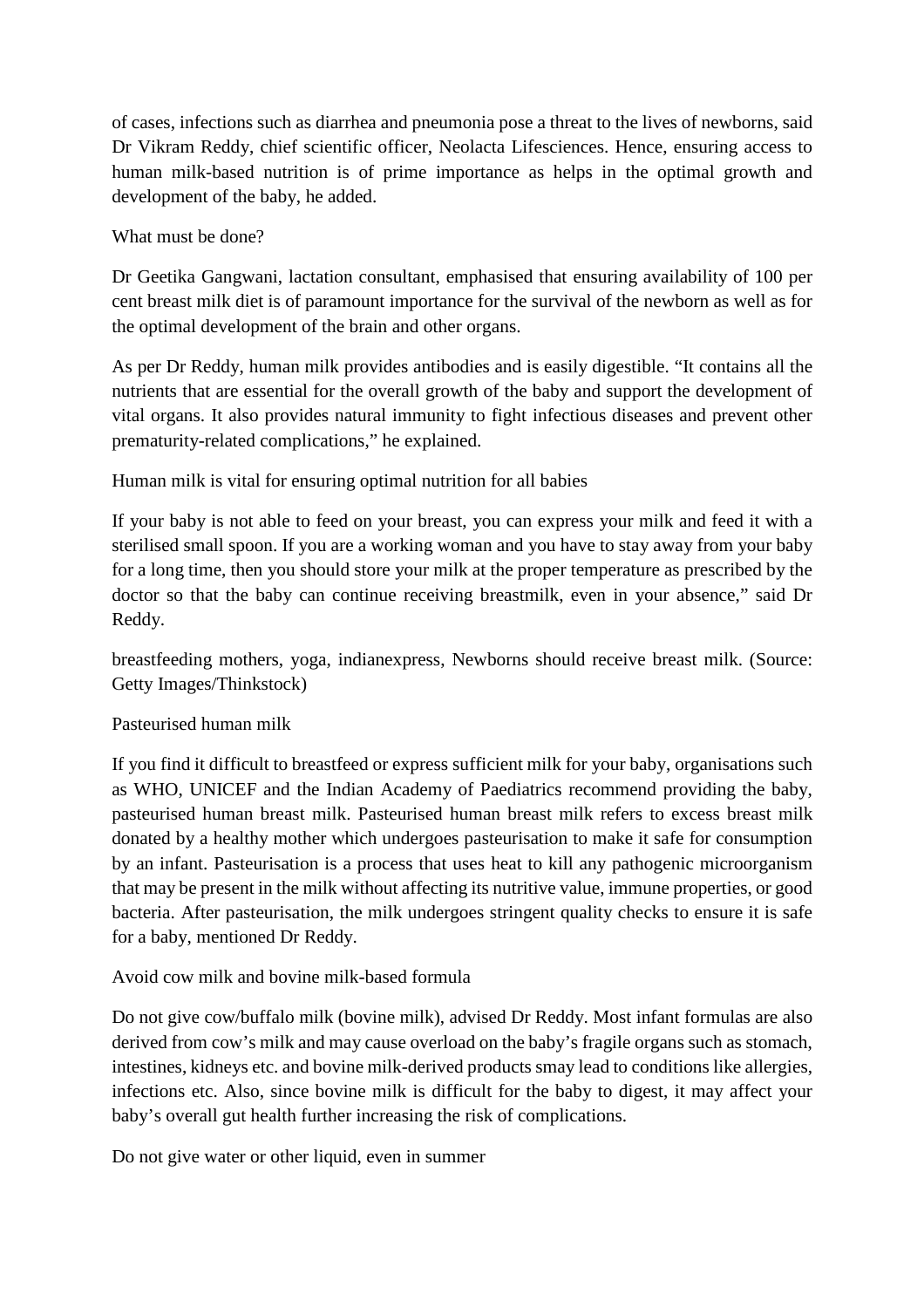Babies do not need water or any other fluids. Mother's milk fulfils all their needs which are necessary for survival and good growth and development. Avoid introducing any other foods to babies during the first six months.

#### Keep an eye

Since premature babies are not fully developed in the womb, the risk of developing complications is very high. Therefore, as soon as you notice any red flags, you must visit the doctor immediately.

"Since breastmilk is the ideal nutrition for babies, it is imperative that each one of us takes the onus to support mothers to continue breastfeeding. The need of the hour is to have a uniform breastfeeding policy and action plan. A joint effort of the government, employers, friends and family, as well as healthcare fraternity, will ensure that the mother gets the right information to make the right decisions for her baby's nutritional needs," expressed Dr Reddy.

#### **Kidney problems with long Covid;**

## **Study associates kidney problems with long Covid; experts share symptoms to look out for**

https://indianexpress.com/article/lifestyle/health/long-covid-kidney-problems-expertssymptoms-signs-treatment-7494257/

"People should get screened and look for percentage of kidney function – eGFR and the amount of protein leakage in urine," said Dr Sanjeev Gulati

kidneyHere's what to consider about kidney health when you are suffering from long Covid symptoms. (Source: Getty Images/Thinkstock)

A new study published in the Journal of the American Society of Nephrology has found that hospitalised Covid patients, and even those with mild symptoms, are likely to experience lingering kidney damage, and end-stage kidney disease (ESKD). Primarily a respiratory infection, experts have often stressed on how it also invades other vital organs and their functioning.

Study researchers at the Veterans Affairs St. Louis Health Care System and Washington University analysed federal health data to gauge the risk of kidney dysfunction and disease, one of the top causes of death in the United States. Since kidney disease tends to present no symptoms, the National Kidney Foundation estimates that 90 per cent of the 37 million Americans who have it are unaware of their condition.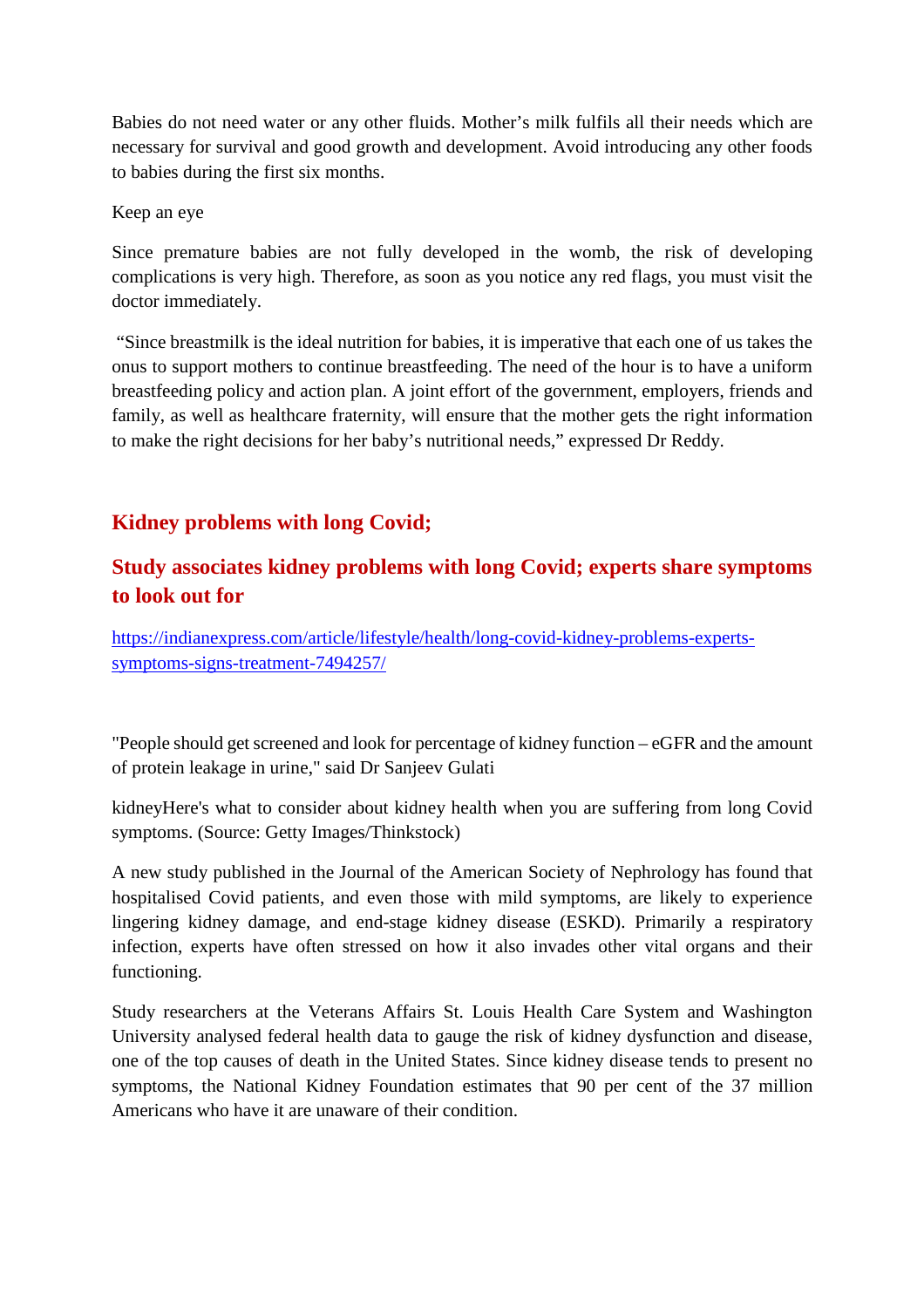Agreed Dr Sanjeev Gulati, director, Nephrology and Kidney transplant, Fortis Hospital, Vasant Kunj and pointed out how kidney disease is a silent disease – "where you can lose up to 70 to 80 percent of all kidney function without even realising because there are no symptoms".

Notably, people already suffering from kidney-related issues have almost 30 per cent higher chances of progressing to chronic kidney diseases, said Dr Sudeep Sachdev, senior consultant and clinical Lead, Nephrology and Renal Transplant, Narayana Superspeciality Hospital Gurugram.

#### Why does it happen?

According to the study, Covid-19 is associated with increased risk of post-acute sequelae involving pulmonary and extrapulmonary organ systems — referred to as long Covid. However, a detailed assessment of kidney outcomes in long Covid is not yet available, mentioned the September 2021 study which was conducted from March 1 2020 to March 15, 2021 in a cohort of 1,726,683 US Veterans including 89,216 30-day Covid-19 survivors and 1,637,467 non-infected controls.

Long Covid is the condition where people experience persistent new symptoms a month or more after the infection.

"People who were hospitalised for Covid-19 or needed ICU care are at the highest risk," senior author Ziyad Al-Aly, MD said in a Washington University press release. "But the risk is not zero for those who had milder cases. In fact, it's significant. And we need to remember that we don't yet know the health implications for long haulers in the coming years."

Also, incidence of Acute Kidney Injury or AKI, where kidneys suddenly stop working properly, in Covid-19 patients varies widely, but estimates range from 2.1 to 29 per cent, said Dr Sachdev. "The exact mechanism of kidney involvement is although unclear, sepsis may lead to cytokine storm syndrome or direct cellular injury may occur due to the virus invasion leading to acute tubular necrosis or tubulointerstitial nephritis," he mentioned.

kidney covid Chronic kidney disease can lead to kidney failure. (Source: Getty Images)

Here's what experts suggest for those recovering from long Covid

Patients who were treated at home with mild Covid illness may also develop some kidney problem but may not show significant symptoms. This is why, always look out for signs like not peeing enough, swelling in ankles, legs, and around eyes, tiredness, shortness of breath, feeling confused, nausea, seizures or coma, chest pressure or pain, said Dr Abhishek Subhash, consultant, internal medicine at Bhatia Hospital.

#### Signs

According to Dr Subhash, high levels of protein in the urine, and abnormal blood work are signs to look out for. "The virus itself infects the cells of the kidney. Kidney cells have receptors that enable the new coronavirus to attach to them, invade, and make copies of itself, potentially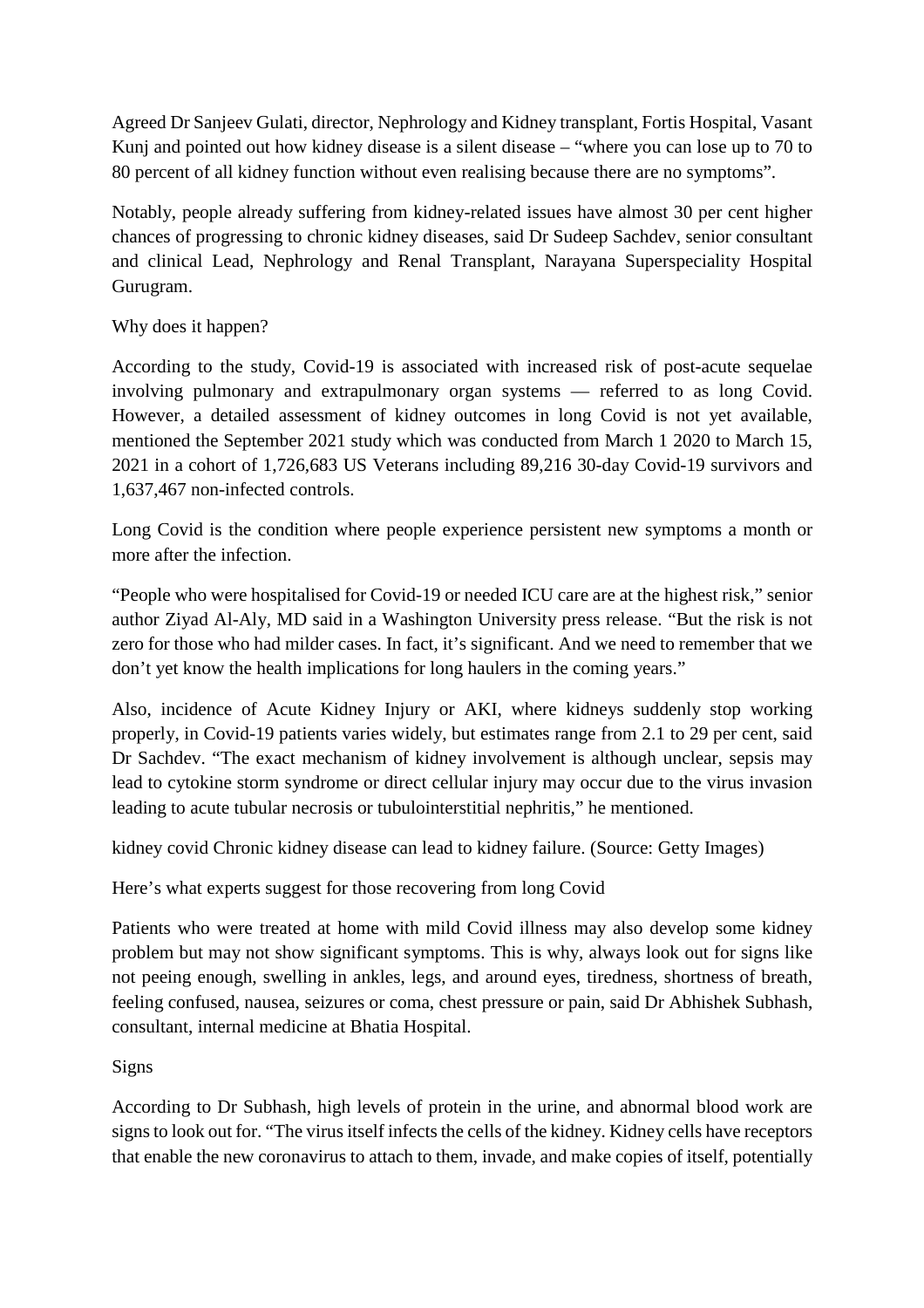damaging those tissues. Similar receptors are found on cells of the lungs and heart, where the new coronavirus has been shown to cause injury," he said.

What precautions need to be taken?

Experts point out the need for "early intervention". All patients should regularly follow-up with their physician and perform routine creatinine test to determine proper function of the kidneys, Dr Subhash told indianexpress.com. However, since kidneys of patients with chronic conditions like diabetes and high blood pressure are already functioning at a lower capacity, specific treatments, as per the physician concerned, may need to be advised, he noted.

Dr Gulati said that people should get screened and look for percentage of kidney function – eGFR and the amount of protein leakage in the urine.

"Early intervention and treatment can cure the disease and mitigate its effects on the body. There are multiple problems occurring during post-Covid. Thus, it is quintessential to have regular health checkups and follow up with a specialist up to six months post-Covid," said Dr Sachdev.

#### **Nipah amidst a pandemic**

#### **Quick development of vaccines for tropical infections is a success of the coronavirus era (The Hindu:20210908)**

https://www.thehindu.com/opinion/editorial/nipah-amidst-a-pandemic/article36348891.ece

India is far from being anywhere near the finish line with regard to the

#### **Age wellness retreat**

#### **Socials for the soul: a peek into a new-age wellness retreat (The Hindu: 20210908)**

https://www.thehindu.com/life-and-style/kochi-wellness-retreat-aurah-socials-health-fitness-2021/article36335733.ece

Four friends in Kochi are encouraging locals to replace that Sunday boozy brunch with an outdoor workout at Aurah Social

We've seen 'socially distanced' running and cycling groups, and had our fill of Instagram live sessions and Clubhouse rooms on lockdown fitness and home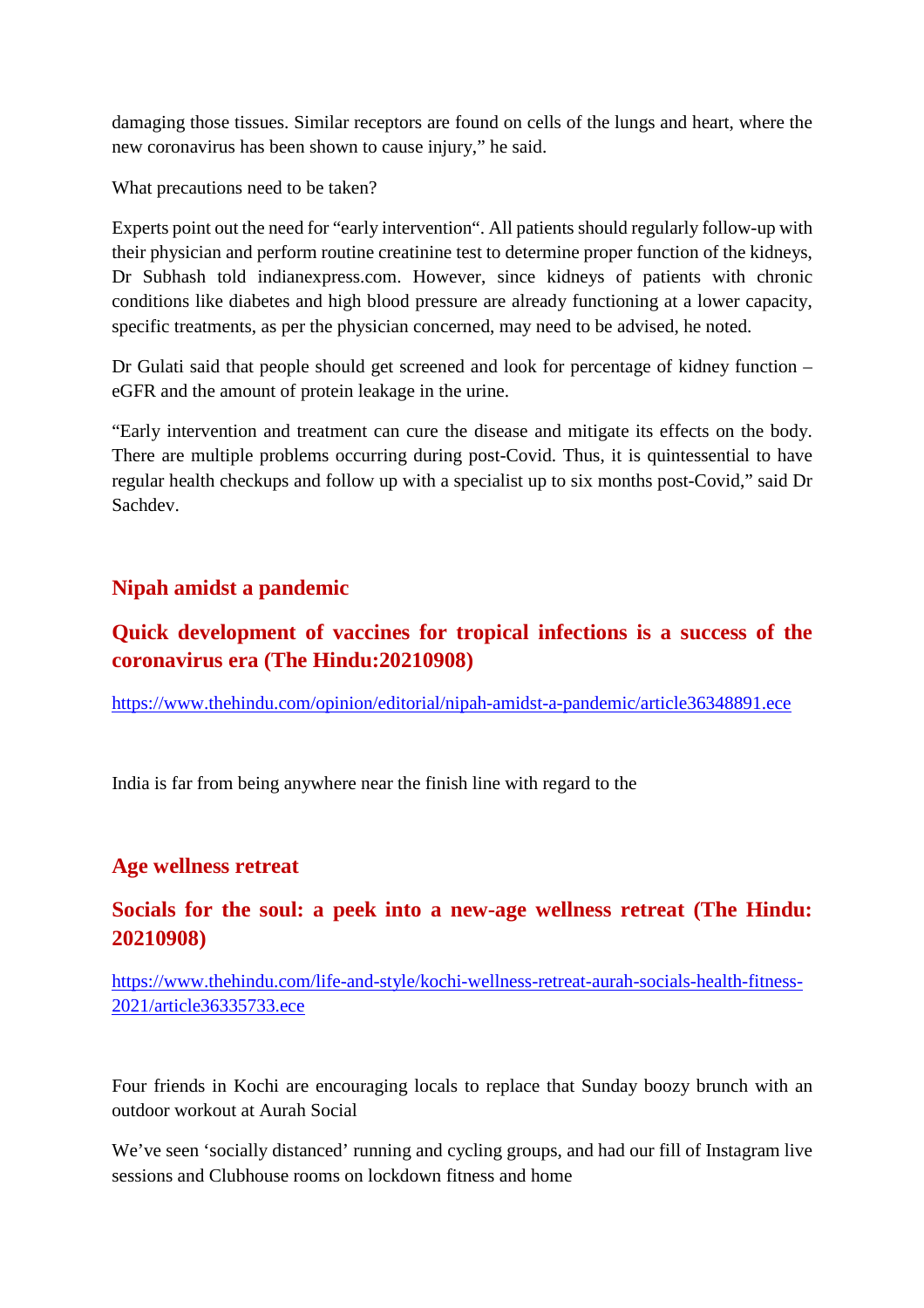Nipah, a highly pathogenic paramyxovirus

Explained | Nipah, a highly pathogenic paramyxovirus (The Hindu: 20210908)

https://www.thehindu.com/sci-tech/health/explained-nipah-a-highly-pathogenicparamyxovirus-and-handling-it-requires-the-highest-grade-facilities/article36318910.ece

The natural reservoir for the virus are large fruit bats of Pteropus genus. From here, it may pass on to pigs who may be infected after eating fruits that are bitten on by infected bats.

STORY SO FAR: Kerala has reported a fatality from a case of infection by the Nipah virus in the northern district of Kozhikode bringing back memories of the chaos in May-June 2018 when the same district reported 18 confirmed cases

#### **Health professionals with disabilities**

#### **Revise nursing council clause, say health professionals with disabilities (The Hindu: 20210908)**

https://www.thehindu.com/news/national/revise-nursing-council-clause-say-healthprofessionals-with-disabilities/article36303403.ece

'Restricting 5% reservation in B.Sc. Nursing to only those with up to 40-50% lower limb disability is discriminatory, unfair'

The Indian Nursing Council's (INC) recent notification restricting the 5% reservation for persons with disabilities (PwD) in B.Sc. Nursing courses only to

#### **Covishield-like vaccine**

#### **Covishield-like vaccine reports success in monkey trials against Nipah virus(The Hindu: 20210908)**

https://www.thehindu.com/sci-tech/health/covishield-like-vaccine-reports-success-inmonkey-trials-against-nipah/article36322790.ece

No approved vaccine yet exists for the lethal virus that has killed a 12-year old boy in Kozhikode